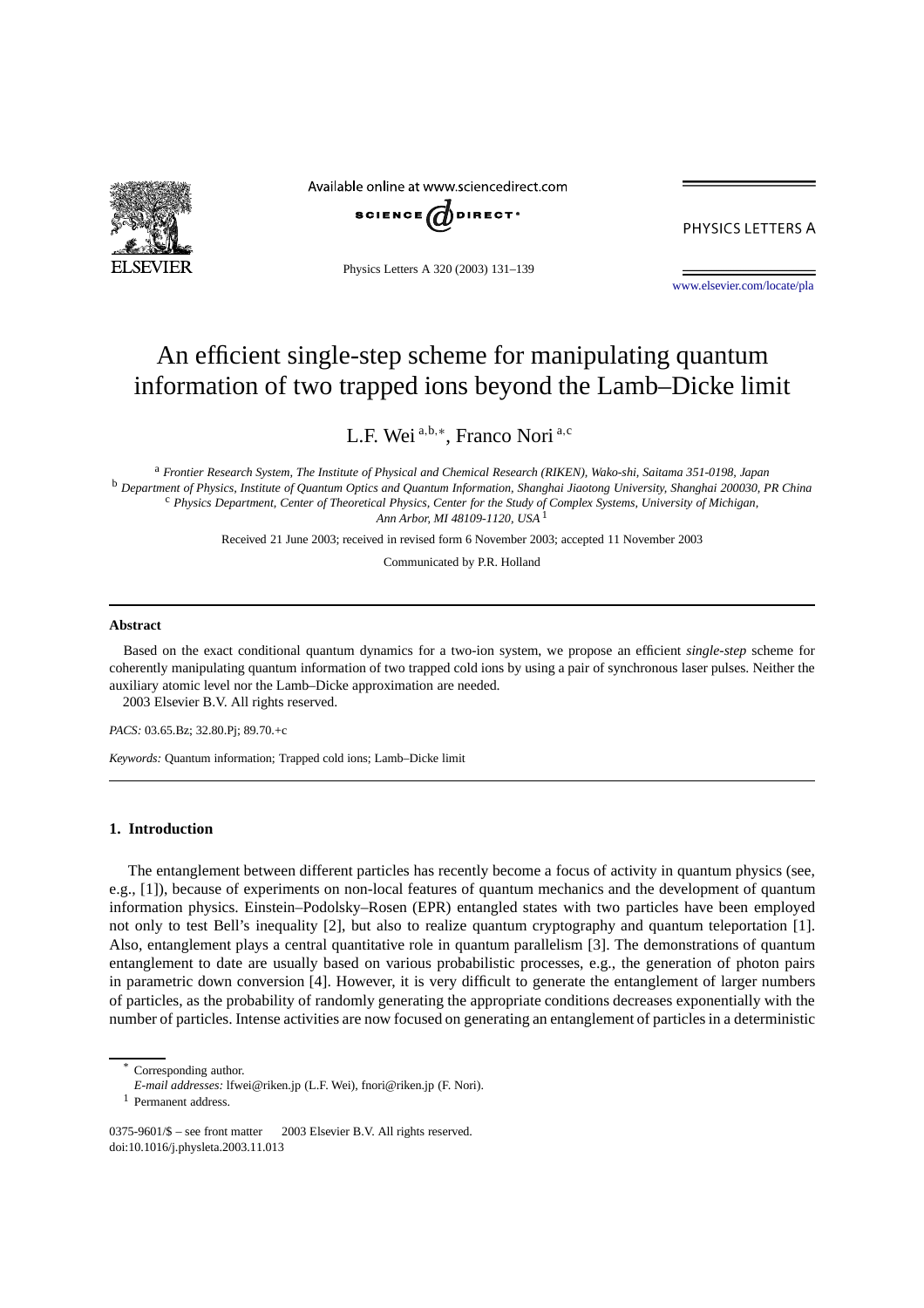way, i.e., to produce a desired entangled state. For example, the entanglements of two and four trapped ions have been produced experimentally [5,6].

As first suggested by Cirac and Zoller [7], a very promising scenario for implementing a practical quantum information processor is the system of laser-cooled trapped ions, due to its long coherence time [8]. Information in this system is stored in the spin states of an array of trapped cold ions and manipulated by using laser pulses. The ions are held apart from one another by their mutual Coulomb repulsion. Each ion can be individually addressed by focusing laser beams on the selected ion. The collective normal modes of oscillation shared by all of the ions form the information bus, through which all gate operations can be performed. In the past few years, several key features of the proposal in [7], including the production of entangled states and the implementation of quantum controlled operations between a pair of trapped ions, have already been experimentally demonstrated [5,9–11]. Also, several alternative theoretical schemes (see, e.g., [12–19]) have been developed for overcoming various difficulties in realizing a practical ion-trap quantum information processor.

The Lamb–Dicke (LD) approximation is made in *almost all* of previous schemes (see, e.g., [5,10,13,18,19]), wherein the interaction between the internal states  $|s\rangle = \{|g\rangle, |e\rangle\}$  and the external motional harmonic oscillator states  $\{|n\rangle; n = 0, 1, 2, \ldots\}$  of the ion is usually expanded to the lowest order of the LD parameter  $\eta_L$ . This approximation requires that the coupling between the external and internal degrees of freedom of the ion is very weak, i.e., the spatial dimension of the motion of the ground state of the trapped ion should be much smaller than the effective wavelength of the applied laser field (see, e.g., [7,20]). However, the quantum motion of the trapped ions is *not* limited to the LD regime [21,22]. Inversely, utilizing the laser-ion interaction beyond this limit could be helpful for reducing the noise in the trap and improving the cooling rate (see, e.g., [22]). Therefore, it would be useful to implement the trapped-ion quantum information processing outside the LD regime. Experimentally, the cooling of the motional ground state of two trapped ions has been achieved in a Paul trap in the LD limit [10]. Recently, Morigi et al. has given a proposal for cooling the collective motional states of two trapped ions outside the LD regime [23]. This is a further step towards realizing the ion trap quantum computer operating outside the LD regime. In fact, several schemes [14–16] have been proposed to implement the quantum computation with trapped ions beyond the LD limit by sequently applying a series of pulses.

In this Letter, we propose an alternative scheme for manipulating quantum information, e.g., realizing quantum controlled operations and generating entanglement, of two trapped ions *beyond* the LD limit by using a pair of synchronous laser pulses. The information bus, i.e., the center-of-mass (CM) vibrational quanta of the ions, for communicating different ions, may be either in its ground or an arbitrary excitation state. Neither the auxiliary atomic level nor the Lamb–Dicke approximation are needed in this Letter. The experimental realization of this simple approach is discussed.

# **2. Conditional quantum dynamics for two trapped ions driven by two synchronous classical laser beams beyond the Lamb–Dicke limit**

The ion trap quantum information processor consists of a string of ions stored in a very cold linear radiofrequency trap. The motion of the ions, which are coupled together due to the Coulomb force between them, is quantum mechanical in nature. The ions are sufficiently separated apart (see, e.g., [22,24]) to be easily addressed by different laser beams, i.e., each ion can be illuminated individually by a separate leaser beam. The communication and logic operations between qubits are usually performed by exciting or de-exciting quanta of the collective vibration (i.e., the shared phonon) modes, which act as the information bus (see, e.g., [7,14,17]).

We consider an array of N two-level cold ions of mass M trapped in a one-dimensional harmonic potential of frequency *ν*. The ions are able to perform small oscillations around their equilibrium position  $z_{i0}$  ( $i = 1, 2, ..., N$ ), due to the repulsive Coulomb force between them. Each one of the ions is assumed to be individually addressed by a separate laser beam. We consider the case where an arbitrary pair (labeled by  $j = 1, 2$ ) of trapped cold ions from the chain of *N* trapped cold ions are illuminated independently by two weak classical laser beams. This is different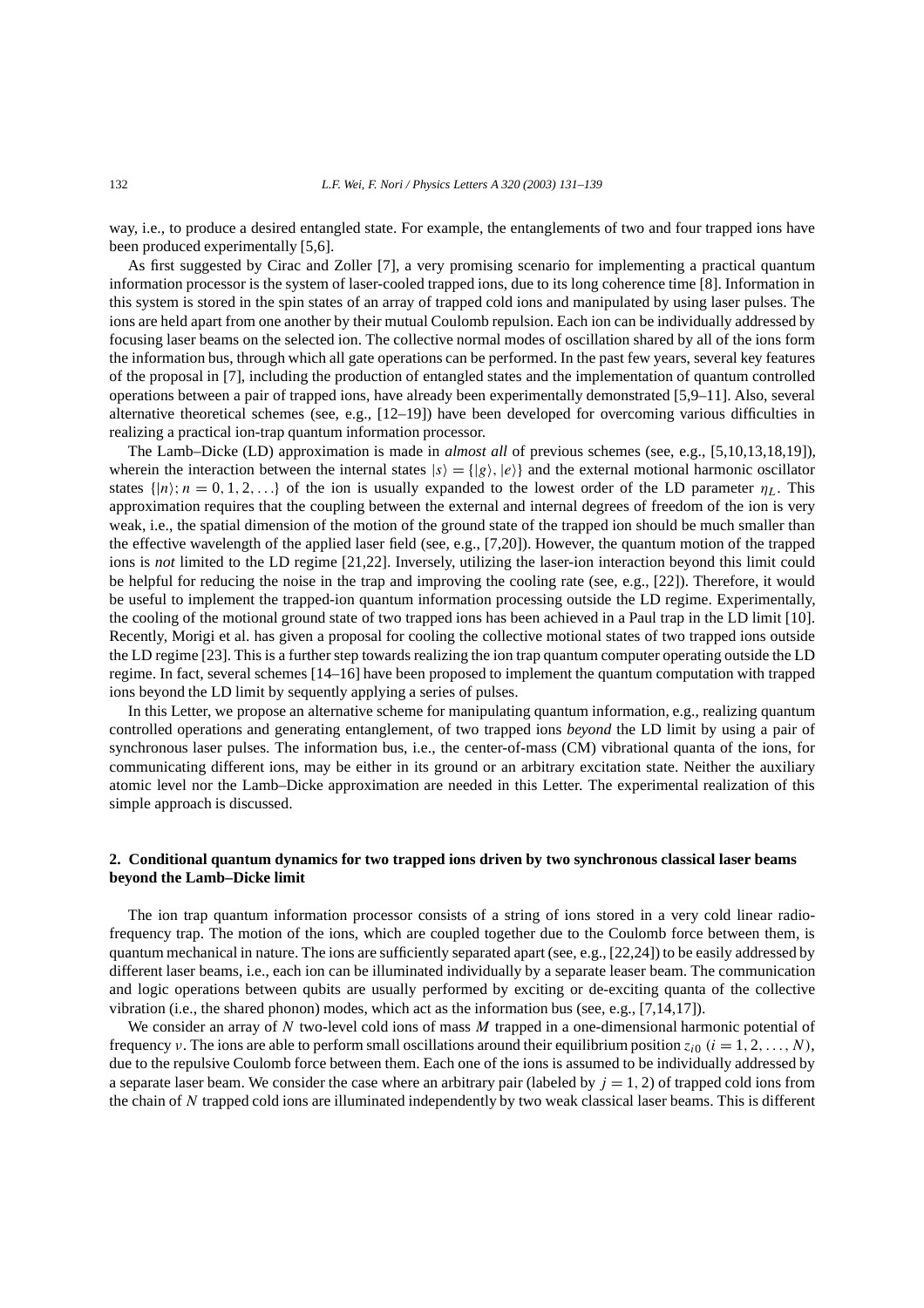from the scheme proposed in [25,26] of using Raman lasers to drive the ions. The Hamiltonian corresponding to our situation is

$$
\hat{H}(t) = \hbar \omega_0 \sum_{j=1}^2 \frac{\hat{\sigma}_{z,j}}{2} + \hbar v \left( \hat{a}^\dagger \hat{a} + \frac{1}{2} \right) + \sum_{l=1}^{N-1} \hbar v_l \left( \hat{b}_l^\dagger \hat{b}_l + \frac{1}{2} \right) \n+ \frac{\hbar}{2} \sum_{j=1}^2 \left\{ \Omega_j \hat{\sigma}_{+,j} \exp \left\{ i \left[ \eta_j (\hat{a}^\dagger + \hat{a}) + \sum_{l=1}^{N-1} \eta_{j,l} (\hat{b}_l^\dagger + \hat{b}_l) - \omega_j t - \phi_j \right] \right\} + \text{H.c.} \right\}.
$$
\n(1)

Here, *v* and *v<sub>l</sub>*  $(l = 1, ..., N - 1)$  are the frequencies of the collective center-of-mass (CM) vibrational motion  $(l = 0)$  and the higher normal modes  $(l \ge 1)$  of the trapped ions, respectively;  $\hat{a}^{\dagger}$  and  $\hat{a}$  are the ladder operators of CM mode, while  $\hat{b}_l^{\dagger}$  and  $\hat{b}_l$  are the ladder operators of the higher normal modes.  $\Omega_j$   $(j = 1, 2)$  is the carrier Rabi frequency, which describes the coupling strength between the laser and the *j* th ion and is proportional to the strength of the applied laser.  $\hat{\sigma}_{z,j}$  and  $\hat{\sigma}_{\pm,j}$  are Pauli operators,  $h\omega_0$  is the energy separation of the two internal states  $|g\rangle$  and  $|e\rangle$  of the ion, and  $\phi_j$  is the initial phase of the applied laser beam. The LD parameters  $\eta_j$  and  $\eta_{j,l}$ account for the coupling strength between the internal state of the *j* th ion and the vibrational states of the CM mode and the higher frequency modes, respectively. Expanding Eq. (1) in terms of creation and annihilation operators of the normal modes, we can rewrite the Hamiltonian of system in the interaction picture as

$$
\hat{H} = \frac{\hbar}{2} \sum_{j=1,2} \left\{ \Omega_j \hat{\sigma}_{+,j} \hat{G}_j \left[ \exp\left( -\frac{\eta_j^2}{2} - i\phi_j \right) \sum_{m,n=0}^{\infty} \frac{(i\eta_j)^{m+n} \hat{a}^{\dagger m} \hat{a}^n}{m!n!} \exp\left[ i(m-n)\nu t + i\delta_j t \right] \right] + \text{H.c.} \right\}, (2)
$$

with

$$
\hat{G}_j = \prod_{l=1}^{N-1} \exp\left(-\frac{(\eta_{j,l})^2}{2}\right) \sum_{m',n'=0}^{\infty} \frac{(i\eta_{j,l})^{m'+n'} \hat{b}_l^{\dagger m'} \hat{b}_l^{n'}}{m'!n'!} \exp\left[i(m'-n')\nu_l t\right].
$$

We assume that the frequencies of the applied lasers to be tuned resonantly on the same lower red-sidebands of the center-of-mass (CM) vibrational mode, i.e., the frequencies  $\omega_i$  of the applied lasers are chosen to be  $\omega_i = \omega_0 - k_i v$ ,  $k_i = k = 1, 2, \ldots$  Then, like the procedure described in [25,27,28], we make the usual rotating wave approximation (RWA) and have the following effective Hamiltonian

$$
\hat{H}_{\text{eff}} = \frac{\hbar}{2} \sum_{j=1,2} \left\{ \tilde{\Omega}_j \hat{\sigma}_{+,j} \exp\left(-\frac{\eta_j^2}{2} - i\phi_j\right) \sum_{n=0}^{\infty} \frac{(i\eta_j)^{2n+k} \hat{a}^{\dagger n} \hat{a}^{n+k}}{n!(n+k)!} + \text{H.c.} \right\},\tag{3}
$$

for small *k* values. Here, we are considering the weak excitation regime ( $\Omega_i \ll v$ , i.e., the intensity of the applied laser beams is assumed to be sufficiently weak) [25,27,28]. In this regime, the excitations of the higher-*l* normal modes ( $l \ge 1$ ) is irrelevant and can be renormalized to the effective Rabi frequencies  $\Omega_j$ . We stress the following important fact: the effective Hamiltonian (3) reduces to that in previous works (e.g., [5,10,13,19] under the usual LD approximation:  $(m+1)\eta_j^2 \ll 1$ ), to the lowest order of the LD parameter  $\eta_j$ . Here m is the occupation number of the Fock state of the CM vibrational quanta. Also, the Hamiltonian (3) reduces to that in [27] for  $k = 1$ .

In order to manipulate a pair of trapped ions outside the LD regime, we now wish to solve the quantum dynamical problem associated with the above Hamiltonian (3) *without* using the LD approximation. All operations presented below are based on this solution and do not involve quantum transitions to auxiliary atomic levels. Without loss of generality, the information bus (i.e., the CM vibrational mode of the ions) is assumed to be prepared beforehand in a pure quantum state, e.g., the Fock state  $|m\rangle$  with  $m < k$ . During the time-evolution  $\hat{U}(t) = \exp(-it\hat{H}_{\text{eff}}/\hbar)$ , the initial state  $|m\rangle|g_1\rangle|g_2\rangle$  is unchanged, i.e.,

$$
|m\rangle|g_1\rangle|g_2\rangle \xrightarrow{\hat{U}(t)} |m\rangle|g_1\rangle|g_2\rangle,\tag{4}
$$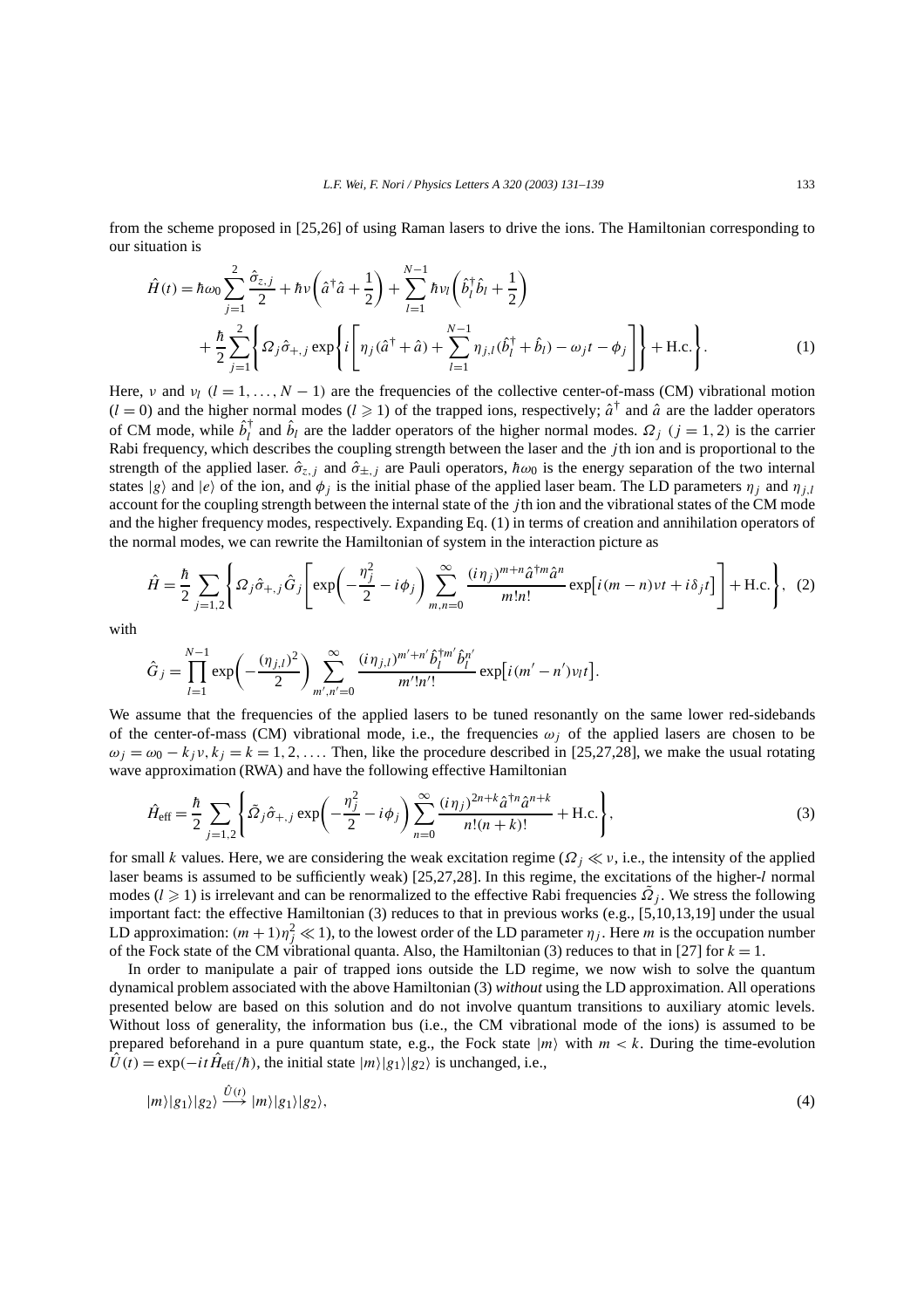since  $\hat{H}_{\text{eff}}|m\rangle|g_1\rangle|g_2\rangle = 0$ . Using the relations

$$
\hat{H}_{\text{eff}}|m\rangle|e_1\rangle|g_2\rangle=(-i)^k\hbar e^{i\phi_1}\alpha_1|m+k\rangle|g_1\rangle|g_2\rangle, \qquad \hat{H}_{\text{eff}}|m\rangle|g_1\rangle|e_2\rangle=(-i)^k\hbar e^{i\phi_2}\alpha_2|m+k\rangle|g_1\rangle|g_2\rangle,
$$

and

$$
\hat{H}_{\text{eff}}|m+k\rangle|g_1\rangle|g_2\rangle=i^k\hbar\big(e^{-i\phi_1}\alpha_1|m\rangle|e_1\rangle|g_2\rangle+e^{-i\phi_2}\alpha_2|m\rangle|g_1\rangle|e_2\rangle\big),
$$

we have the evolutions

$$
\begin{cases} |m\rangle|g_1\rangle|e_2\rangle \xrightarrow{\hat{U}(t)} B_1(t)|m+k\rangle|g_1\rangle|g_2\rangle + B_2(t)|m\rangle|g_1\rangle|e_2\rangle + B_3(t)|m\rangle|e_1\rangle|g_2\rangle, \\ |m\rangle|e_1\rangle|g_2\rangle \xrightarrow{\hat{U}(t)} C_1(t)|m+k\rangle|g_1\rangle|g_2\rangle + C_2(t)|m\rangle|g_1\rangle|e_2\rangle + C_3(t)|m\rangle|e_1\rangle|g_2\rangle, \end{cases} (5)
$$

with

$$
B_1(t) = (-i)^{k+1} e^{i\phi_2} \frac{\alpha_2 \sin(\chi t)}{\chi}, \qquad B_2(t) = \frac{\alpha_1^2 + \alpha_2^2 \cos(\chi t)}{\chi^2}, \qquad B_3(t) = e^{-i(\phi_1 - \phi_2)} \frac{\alpha_1 \alpha_2 [\cos(\chi t) - 1]}{\chi^2};
$$
  

$$
C_1(t) = (-i)^{k+1} e^{i\phi_1} \frac{\alpha_1 \sin(\chi t)}{\chi}, \qquad C_3(t) = \frac{\alpha_2^2 + \alpha_1^2 \cos(\chi t)}{\chi^2}, \qquad C_2(t) = e^{i(\phi_1 - \phi_2)} \frac{\alpha_1 \alpha_2 [\cos(\chi t) - 1]}{\chi^2}.
$$

Here,  $j = 1, 2$ , and

$$
\chi = \sqrt{\alpha_1^2 + \alpha_2^2}, \quad \alpha_j = \tilde{\Omega}_{m,k}^j, \qquad \beta_j = \tilde{\Omega}_{m+k,k}^j, \quad \tilde{\Omega}_{m,k}^j = \frac{\tilde{\Omega}_j e^{-\eta_j^2/2}}{2} \sqrt{\frac{(m+k)!}{m!}} \sum_{n=0}^m \frac{(-i\eta_j)^{2n+k}}{(n+k)!} {n \choose m}.
$$

Finally, in order to obtain the time-evolution of the initial state  $|m\rangle|e_1\rangle|e_2\rangle$ , we solve the Schrödinger equation  $i\hbar \partial |\psi(t)\rangle/\partial t = \hat{H}_{eff}|\psi(t)\rangle$  in the invariant subspace  $\{|m+2k\rangle|g_1\rangle|g_2\rangle$ ,  $|m+k\rangle|e_1\rangle|g_2\rangle$ ,  $|m+k\rangle|g_1\rangle|e_2\rangle$ ,  $|m\rangle|e_1\rangle \times$  $|e_2\rangle\},\$ 

$$
i\frac{\partial}{\partial t}\begin{pmatrix}D_1(t)\\D_2(t)\\D_3(t)\\D_4(t)\end{pmatrix} = \begin{pmatrix}0&(-i)^k\alpha_1e^{i\phi_1}&(-i)^k\alpha_2e^{i\phi_2}&0\\i^k\alpha_1e^{-i\phi_1}&0&0&(-i)^k\beta_2e^{i\phi_2}\\i^k\alpha_2e^{-i\phi_2}&0&0&(-i)^k\beta_1e^{i\phi_1}\\0&i^k\beta_2e^{-i\phi_2}&i^k\beta_1e^{-i\phi_1}&0\end{pmatrix}\begin{pmatrix}D_1(t)\\D_2(t)\\D_3(t)\\D_4(t)\end{pmatrix},
$$

with initial conditions:  $D_1(0) = D_2(0) = D_3(0) = 0$ ,  $D_4(0) = 1$ . Here,  $|\psi(t)\rangle = D_1(t)|m + 2k\rangle|g_1\rangle|g_2\rangle +$  $D_2(t)|m+k\rangle|e_1\rangle|g_2\rangle + D_3(t)|m+k\rangle|g_1\rangle|e_2\rangle + D_4(t)|m\rangle|e_1\rangle|e_2\rangle$ . After a long but direct algebraic derivation, we obtain the exact time-evolution

$$
|m\rangle|e_1\rangle|e_2\rangle \xrightarrow{\hat{U}(t)} D_1(t)|m+2k\rangle|g_1\rangle|g_2\rangle + D_2(t)|m+k\rangle|e_1\rangle|g_2\rangle + D_3(t)|m+k\rangle|g_1\rangle|e_2\rangle
$$
  
+  $D_4(t)|m\rangle|e_1\rangle|e_2\rangle,$  (6)

with

$$
D_1(t) = i^{(2k)} e^{i(\phi_1 + \phi_2)} \frac{\rho}{\Delta} \left[ \cos(\lambda_+ t) - \cos(\lambda_- t) \right], \qquad D_4(t) = \frac{1}{\Delta} \left[ \zeta_+ \cos(\lambda_- t) - \zeta_- \cos(\lambda_+ t) \right],
$$
  
\n
$$
D_2(t) = (-i)^{k+1} e^{i\phi_2} \frac{\rho}{\Delta} \left[ \frac{\alpha_2 \rho + \beta_1 \zeta_+}{\lambda_+ \zeta_+} \sin(\lambda_+ t) - \frac{\alpha_2 \rho + \beta_1 \zeta_-}{\lambda_- \zeta_-} \sin(\lambda_- t) \right],
$$

and

$$
D_3(t) = (-i)^{k+1} e^{i\phi_1} \frac{\rho}{\Delta} \left[ \frac{\alpha_1 \rho + \beta_2 \zeta_+}{\lambda_+ \zeta_+} \sin(\lambda_+ t) - \frac{\alpha_1 \rho + \beta_2 \zeta_-}{\lambda_- \zeta_-} \sin(\lambda_- t) \right].
$$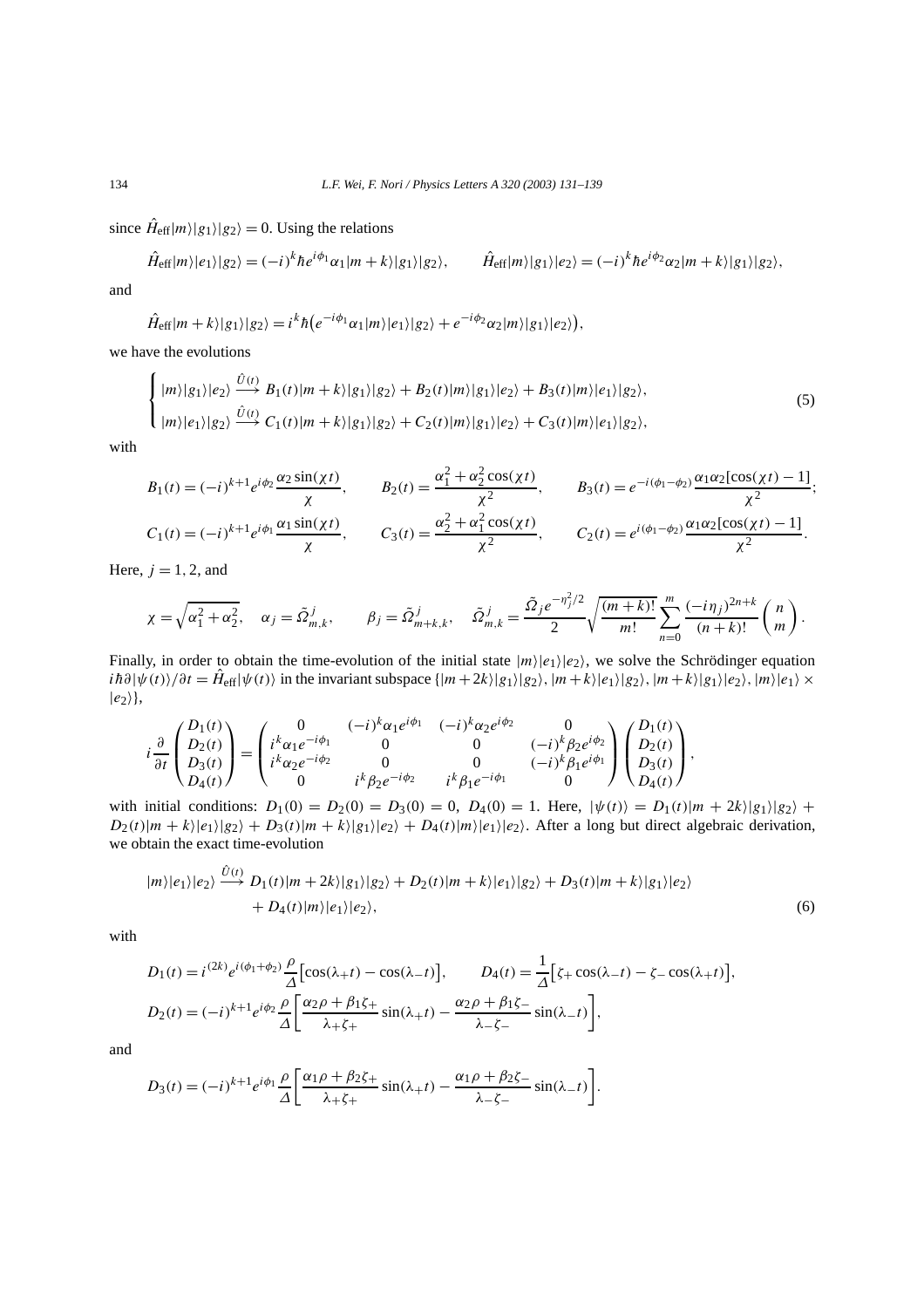Here,

$$
\rho = \alpha_1 \beta_2 + \alpha_2 \beta_1,
$$
  
\n
$$
\zeta_{\pm} = \lambda_{\pm}^2 - \sum_{j=1}^2 \alpha_j^2, \quad \lambda_{\pm} = \sqrt{\frac{\Lambda \pm \Delta}{2}}, \quad \Lambda = \sum_{j=1}^2 (\alpha_j^2 + \beta_j^2), \quad \Delta^2 = \Lambda^2 - 4(\alpha_1 \beta_1 - \alpha_2 \beta_2)^2.
$$

Analogously, the effective Hamiltonian and the relevant dynamical evolutions for other driving cases can also be derived exactly. For example, for the case where  $k_1 = k_2 = k' < 0$  and  $|k'| = k > m$  (i.e., the ions are excited by blue-sideband laser beams with equal frequencies instead of red-sideband ones), the effective Hamiltonian and the relevant dynamics of the system can be easily obtained from Eq. (3) and Eqs. (4)–(6) by making the replacements:  $\hat{a} \leftrightarrow \hat{a}^{\dagger}$  and  $|e_i\rangle \leftrightarrow |g_i\rangle$ , respectively.

## **3. Manipulation of quantum information in two trapped cold ions**

Based on the conditional quantum dynamics for the two-qubit system derived in the previous section, we now show how to effectively manipulate two-qubit quantum information stored in two ions by applying a pair of simultaneous laser pulses. Generally, the motion state entangles with the spin states during the dynamical evolution. We afterwards focus on how to decouple them and realize *in one step* and beyond the LD limit: either a twoqubit controlled operation or an entanglement between the trapped ions. The state of the information bus (CM mode) remains in its initial state, which is not entangled with the qubits after the operations. This is achieved by properly setting up the controllable experimental parameters, e.g., the Lamb–Dicke parameters  $\eta_i$ , the effective Rabi frequencies  $\tilde{\Omega}_i$ , the frequencies  $\omega_i$  ( $j = 1, 2$ ) and the duration of the applied synchronous pulses.

#### *3.1. Two-qubit controlled operations*

As one of the simplest universal two-qubit quantum gates, the  $C^Z$  logic operation between the 1st and the 2nd ions

$$
\hat{C}_{12}^Z = |g_1\rangle|g_2\rangle\langle g_1|\langle g_2| + |g_1\rangle|e_2\rangle\langle g_1|\langle e_2| + |e_1\rangle|g_2\rangle\langle e_1|\langle g_2| - |e_1\rangle|e_2\rangle\langle e_1|\langle e_2|,\tag{7}
$$

means that if the first ion is in the state  $|g_1\rangle$ , the operation has no effect, whereas if the control qubit (first ion) is in the state  $|e_1\rangle$ , the state of the second ion is rotated by the Pauli operator  $\hat{\sigma}_z$ . The first qubit is the control qubit and the second one is the target qubit. The  $C^Z$  operation is also known as controlled-rotation (CROT). It is seen from Eqs. (4)–(6) that the  $\hat{C}_{12}^Z$  gate can be implemented exactly by a *one-step* operation, if the experimental parameters are set up so that the following conditions are simultaneously satisfied,

$$
\cos(\chi \tau_z) = 1, \qquad \cos(\lambda_+ \tau_z) = \cos(\lambda_- \tau_z) = -1. \tag{8}
$$

Here  $\tau_z$  is the duration of the two applied synchronous pulses. Notice that the second condition in (8), on  $\lambda_{\pm}$ , is equivalent to requiring  $|D_4(t)|^2 = 1$ , which forces  $|D_1(t)|^2 = |D_2(t)|^2 = |D_3(t)|^2 = 0$  due to normalization. The information bus remains in its initial state after the operation. Without loss of generality, we give some solutions of the conditional equations (8) for  $m = 0$  in Table 1.

We see from the Table 1 that both the small and large, both the negative and positive, values of the LD parameters may be chosen to satisfy the conditions (8) for realizing the desired two-qubit controlled gate. Our approach does not assume the LD approximation where  $\eta_j \ll 1$  for  $m = 0$ . Thus, the present scheme can operate outside the LD regime and *ηj* can be large. According to previous works (see, e.g., [7,14]), it is known that an exact two-qubit gate  $\hat{C}^Z$  surrounded by two one-qubit rotations on the target qubit can give rise to an exact two-qubit CNOT gate  $\hat{C}^X$ . The present Letter shows that the CNOT gate between different ions can be realized by using a *three-step* pulse process.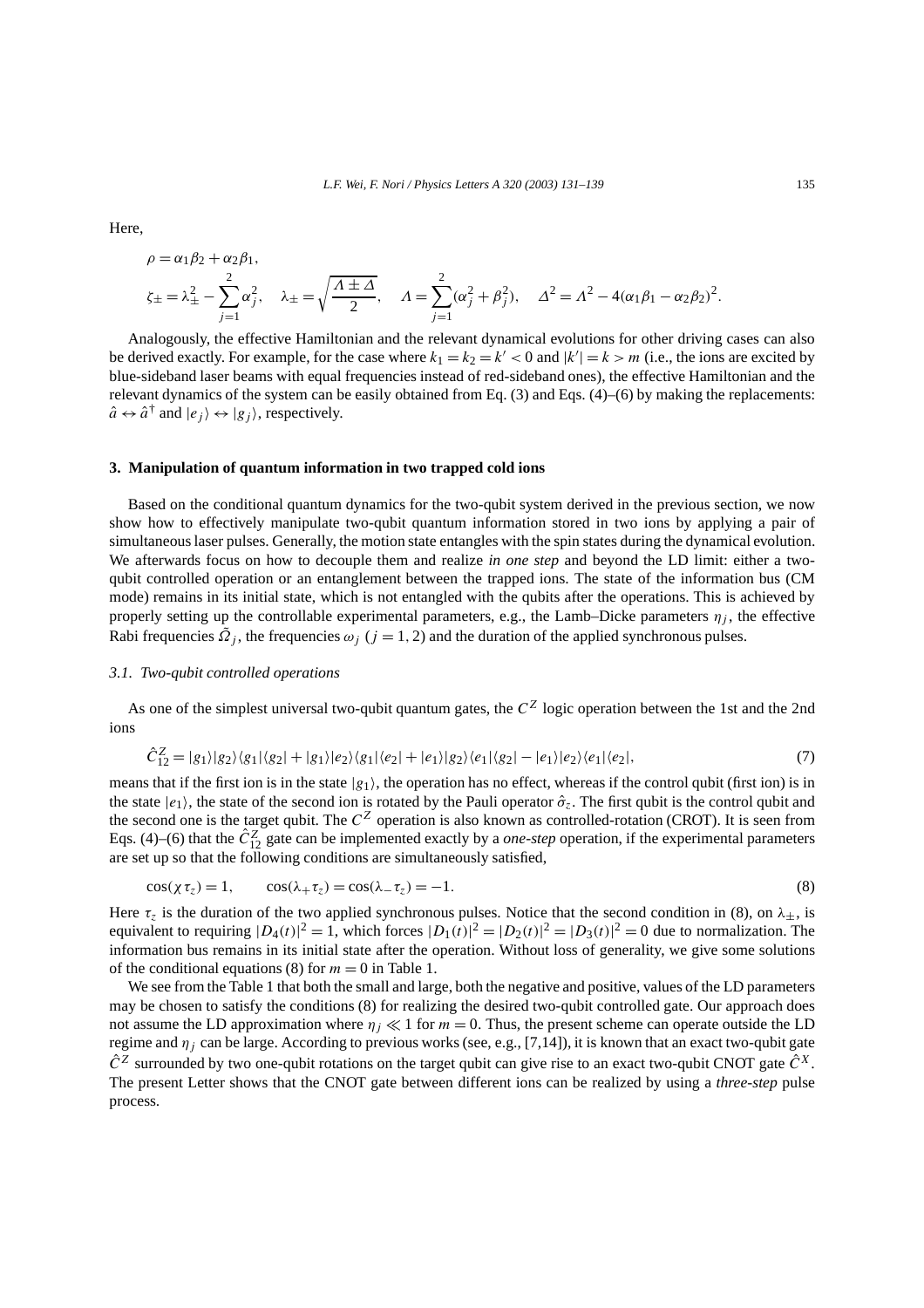Table 1

A few solutions of Eq. (8) for  $m = 0$ . These parameters realize a  $C^Z$  or CROT gate between two trapped ions. Here,  $\tau_z$  is the duration of the applied pulses,  $\tilde{Q}_j$  and  $\eta_j$  ( $j = 1, 2$ ) are the effective Rabi frequencies and the Lamb–Dicke parameters, respectively. The frequencies of the applied pulses are equal, i.e.,  $k_1 = k_2 = k = 1, 2, 3$ 

| $\tilde{\Omega}_2/\tilde{\Omega}_1$ | k              | $\eta_1 = \eta_2 = \eta$ | $\tilde{\Omega}_1 \tau_z$ | $\tilde{\Omega}_2/\tilde{\Omega}_1$ | k              | $\eta_1 = \eta_2 = \eta$ | $\tilde{\Omega}_1 \tau_z$ |
|-------------------------------------|----------------|--------------------------|---------------------------|-------------------------------------|----------------|--------------------------|---------------------------|
| 2.03951                             |                | 1.93185                  | 18.5069                   | 1.81182                             |                | 2.30578                  | 37.5859                   |
|                                     |                | 0.517638                 | 12.2197                   |                                     | 2              | $\pm 0.253727$           | 137.757                   |
|                                     | 2              | $\pm 0.915272$           | 14.1979                   |                                     |                | $\pm 2.81702$            | 57.2117                   |
|                                     |                | $\pm 2.67624$            | 39.2315                   |                                     | 3              | 0.859544                 | 33.8887                   |
|                                     | 3              | 1.12532                  | 17.9115                   |                                     |                | 3.40669                  | 124.419                   |
|                                     |                | 2.69702                  | 26.2324                   | 4.02791                             |                | 1.87083                  | 18.6274                   |
|                                     |                | 3.34152                  | 96.5506                   |                                     |                | 0.707107                 | 10.9967                   |
| 0.658331                            |                | 1.76579                  | 56.5182                   |                                     | $\overline{c}$ | $\pm 0.983608$           | 14.3592                   |
|                                     |                | 0.939131                 | 34.7414                   |                                     |                | $\pm 2.65189$            | 40.9890                   |
|                                     | $\overline{c}$ | $\pm 1.09276$            | 45.1673                   |                                     | 3              | 1.16543                  | 18.4811                   |
|                                     |                | $\pm 2.60881$            | 131.088                   |                                     |                | 2.63899                  | 26.2548                   |
|                                     | 3              | 1.23348                  | 58.6299                   |                                     |                | 3.11088                  | 62.2365                   |
|                                     |                | 2.55336                  | 80.4486                   |                                     |                | 3.33069                  | 102.936                   |

#### *3.2. Two-qubit entangled states*

Recently, the quantum entanglement of two and four trapped ions have been generated experimentally (see, e.g., [5,11]), although the operations are limited to the weak-coupling LD regime. We now show that the entangled states of two trapped ions can also be produced outside the LD limit. Indeed, the dynamical evolutions (4)–(6) clearly reveal that there are many ways to produce various deterministic entangled states of two trapped ions. For example, if the conditions

$$
\alpha_j = \beta_j, \qquad \phi_1 = \phi_2, \qquad \alpha_1 \neq \alpha_2, \qquad \cos(\chi \tau_e) = -1,\tag{9}
$$

are satisfied, then two equal red-sideband pulses (i.e.,  $k_1 = k_2 = k > 0$ ) with frequencies  $\omega_1 = \omega_2 = \omega_0 + k\nu$ , applied to two ions individually and simultaneously, yield the following dynamical evolutions:

$$
\begin{cases}\n|m\rangle|g_1\rangle|e_2\rangle \longrightarrow |m\rangle \otimes |\psi_{12}^-\rangle, & |\psi_{12}^-\rangle = U|g_1\rangle|e_2\rangle - V|e_1\rangle|g_2\rangle, \\
|m\rangle|e_1\rangle|g_2\rangle \longrightarrow |m\rangle \otimes |\psi_{12}^+\rangle, & |\psi_{12}^+\rangle = -V|g_1\rangle|e_2\rangle - U|e_1\rangle|g_2\rangle,\n\end{cases}
$$
\n(10)

with

$$
U = \frac{\alpha_1^2 - \alpha_2^2}{\alpha_1^2 + \alpha_2^2}, \qquad V = \frac{2\alpha_1\alpha_2}{\alpha_1^2 + \alpha_2^2}.
$$

Therefore, entangled states  $|\psi_{12}^{\pm}\rangle$  can be generated, in a *single-step* process, by the dynamical evolution of the initial non-entangled states  $|g_1\rangle|e_2\rangle$  or  $|e_1\rangle|g_2\rangle$ . We note that the degrees of entanglement for the above entangled states  $|\psi_{12}^{\pm}\rangle$  are equivalent. They are

$$
E = -U^2 \log_2 U^2 - V^2 \log_2 V^2. \tag{11}
$$

Here *E* is the degree of entanglement defined [29] as  $E[\psi] = -\sum_i C_i^2 \log_2 C_i^2$ , for an general two-particle entangled pure state  $|\psi(A, B)\rangle = \sum_i C_i |\alpha_i\rangle_A \otimes |\beta_i\rangle_B$ ,  $\sum_i |C_i|^2 = 1$ . The entangled state of two trapped ions realized experimentally in [11] is not the maximally entangled state. Its degree of entanglement *E* is 0*.*94. However, in principle, maximally entangled states with  $E = 1$  can be generated deterministically in the present scheme.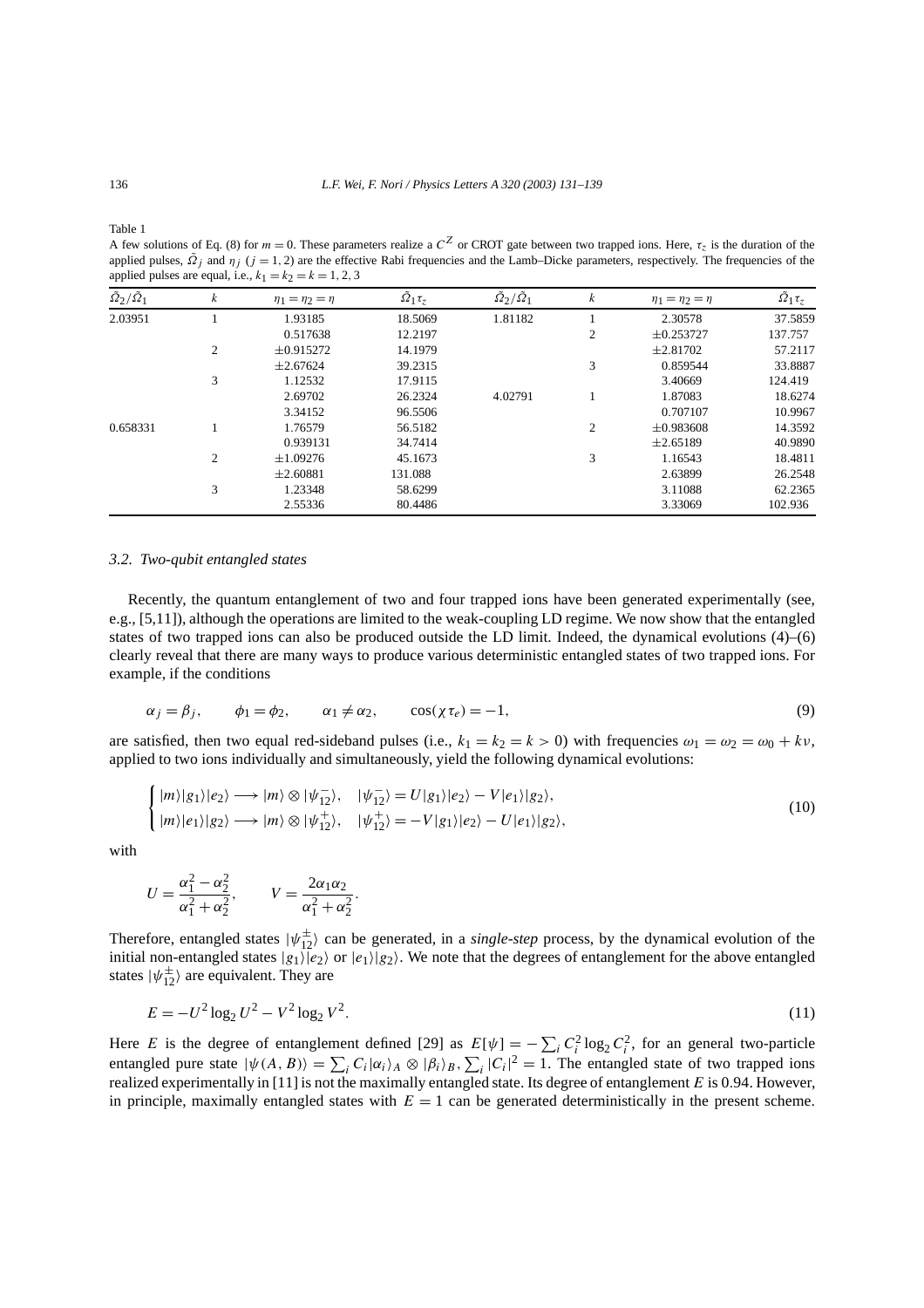

Fig. 1. The degree of entanglement *E* for the states  $|\psi_{12}^{\pm}\rangle$  versus  $\mu = \alpha_2/\alpha_1$ , which is a function of the LD parameters  $\eta_j$ , effective Rabi frequencies  $\tilde{\Omega}_i$ , and the laser frequencies  $\omega_i$  ( $j = 1, 2$ ). Note that  $E = 1$  for  $\alpha_2/\alpha_1 = \sqrt{2} \pm 1$ , and  $E = 0$  for  $\alpha_2/\alpha_1 = 1$ . For  $\alpha_2/\alpha_1 > \sqrt{2} + 1$ the degree of entanglement *E* decreases when  $\alpha_2/\alpha_1$  increases.

Indeed, it is seen from Fig. 1 that, if the experimental parameters further satisfy the following conditions

$$
\frac{\alpha_2}{\alpha_1} = \sqrt{2} \pm 1, \qquad \alpha_1 \tau_e = \frac{(2l-1)\pi}{\sqrt{4 \pm 2\sqrt{2}}}, \quad l = 1, 2, 3, \dots,
$$
\n(12)

the above entangled states  $|\psi_{12}^{\pm}\rangle$  become the maximally entangled two-qubit (i.e., EPR) states

$$
|\Psi_{12}^{\pm}\rangle = \frac{1}{\sqrt{2}} (|g_1\rangle|e_2\rangle \pm |e_1\rangle|g_2\rangle).
$$
 (13)

In Fig. 1, we plot the degree of entanglement *E* for the above entangled states versus the ratio  $\alpha_2/\alpha_1$ , which is a function of the LD parameters  $\eta_i$ , effective Rabi frequencies  $\tilde{\Omega}_i$ , and the laser frequencies  $\omega_i$  ( $j = 1, 2$ ). Explicitly,

$$
\frac{\alpha_2}{\alpha_1} = \frac{\tilde{\Omega}_2}{\tilde{\Omega}_1} \left(\frac{\eta_2}{\eta_1}\right)^{|k|} \exp\left(-\frac{\eta_2^2 - \eta_1^2}{2}\right) \times \frac{\sum_{n=0}^m (-i\eta_2)^{2n} C_m^n / (n+|k|)!}{\sum_{n=0}^m (-i\eta_1)^{2n} C_m^n / (n+|k|)!},\tag{14}
$$

for the processes (10). Especially, for the commonly considered case,  $m = 0$ , the above equation becomes

$$
\frac{\alpha_2}{\alpha_1} = \frac{\tilde{\Omega}_2}{\tilde{\Omega}_1} \left(\frac{\eta_2}{\eta_1}\right)^{|k|} \exp\left(-\frac{\eta_2^2 - \eta_1^2}{2}\right).
$$
\n(15)

Obviously, the values of *E* depend on the choice of the experimental parameters  $\tilde{Q}_i$ ,  $\eta_i$  and *k* (thus  $\omega_i$ ) ( $j = 1, 2$ ). For  $\alpha_2/\alpha_2 = 1$  the condition (9) is violated and thus  $E = 0$ . Similarly,

$$
\lim_{\alpha_2/\alpha_1 \to \infty} U = 1, \qquad \lim_{\alpha_2/\alpha_1 \to \infty} V = 0, \quad \text{thus} \quad \lim_{\alpha_2/\alpha_1 \to \infty} E = 0.
$$
 (16)

Inversely, it is seen from Eqs. (12)–(15) that  $E = 1$  for  $\alpha_2/\alpha_1 = \sqrt{2} \pm 1$ . This implies that two-qubit maximally entangled states can be generated deterministically by using a *single-step* operation beyond the LD limit. For entangled states can be generated deterministically by using a *single-step* operation beyond the LD limit. For example, if the experimental parameters are set up simply as  $\eta_1 = \eta_2$ ,  $\tilde{Q}_2/\tilde{Q}_1 = \sqrt{2} \pm 1$ , the EPR be generated by using a *single-step* synchronous red-sideband  $\pi$  pulses with frequencies  $\omega_1 = \omega_2 = \omega_0 + \nu$  and duration  $\tau_e = \pi/(\alpha_1\sqrt{4\pm 2\sqrt{2}})$ .

# **4. Conclusions and discussions**

Based on the conditional quantum dynamics for two-qubit system, we have shown that, under certain conditions, the quantum controlled gate or entanglement between a pair of trapped ions can be realized deterministically by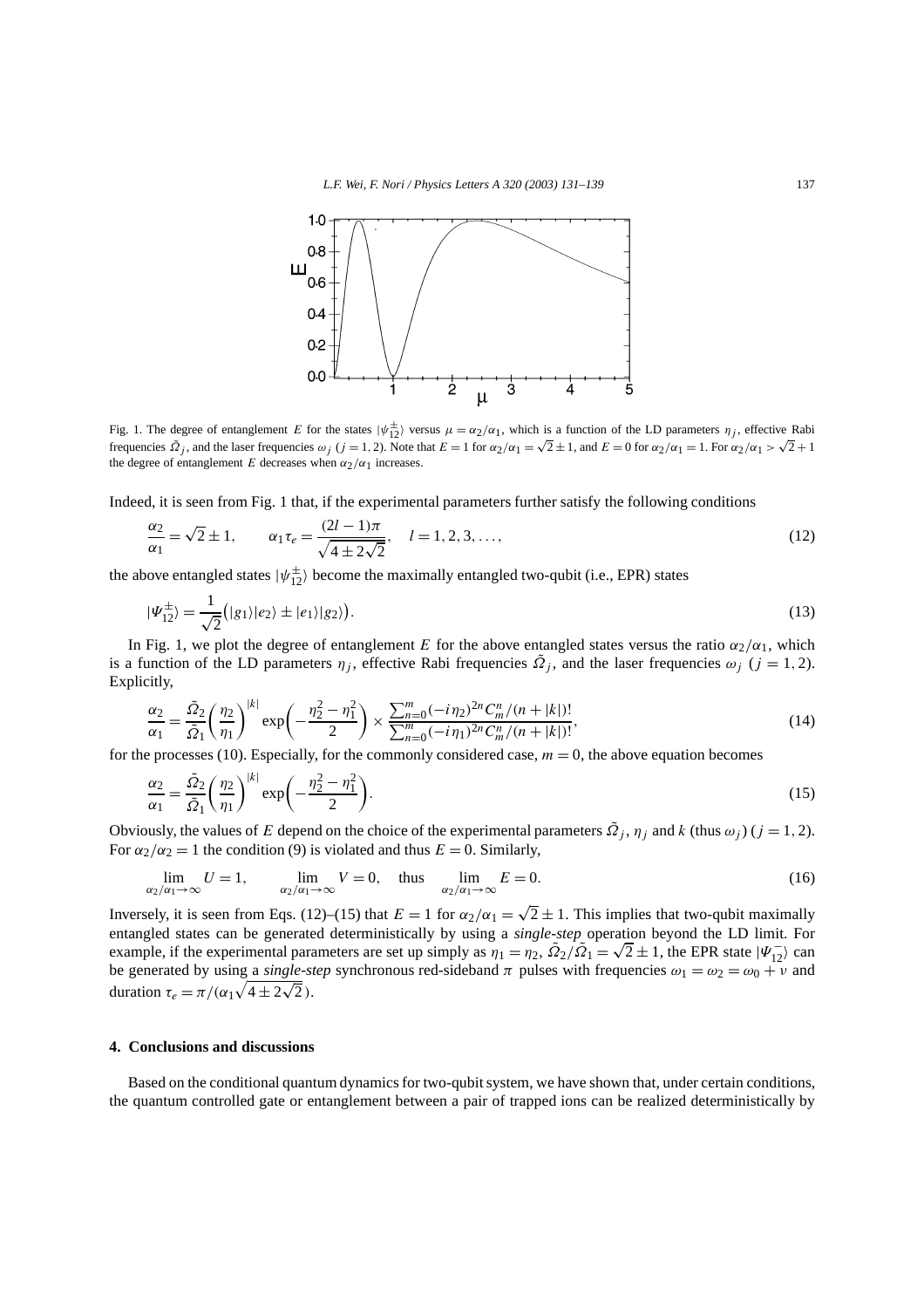*only a single-step operation*, performed by simultaneously applying two laser pulses to two ions. Each of the laser beams interacts with a single ion. Neither auxiliary atomic level nor Lamb–Dicke approximation are required during the operation. The CM mode of the ions always remains in its initial quantum state after the operation.

We now give a brief discussion on the experimental realization of the present scheme. For ion-trap quantum information processing, the information bus, i.e., the usual collective CM vibrational mode, must first be initialized in a pure quantum state, e.g., its ground state. Recently, the collective motion of two and four  ${}^{9}Be^+$  ions has been successfully cooled to its ground state in the LD regime [5,10]. This is a further step towards realizing the ion trap quantum computer. Once the collective mode of motion of the ions is successfully cooled to the ground state outside the LD regime, the present theoretical scheme may be realized by properly setting up the controllable parameters (e.g.,  $\eta_j$ ,  $\Omega_j$ ,  $\omega_j$ ) and the durations of the applied laser pulses. Indeed, it is seen from the formulae (see, e.g., [22,28])

$$
\eta_j = \cos \theta_j \sqrt{\frac{\hbar \kappa_j^2}{2MNv}}, \quad \theta_j = \arccos \left( \frac{\vec{\kappa_j} \cdot \vec{z}_j}{\kappa_j} \right), \tag{17}
$$

that the LD parameter  $\eta_j$  can be controlled by adjusting the wave vector  $\vec{k}_j$  of the applied laser pulse. Obviously, *η<sub>j</sub>* can be positive or negative, depending on the values of  $\theta_j$ . Here, MN is the total mass of the ion chain and  $\theta_j$  is the angle between the laser beam and the *z*-axis. The effective Rabi frequency  $\tilde{Q}_j$  of the *j* th ion can be controlled properly by applying a static electric field [11,30].

Finally, we note that the duration of the two applied simultaneous pulses for realizing the above quantum controlled operation is not much longer than that for other schemes (see, e.g., [5,10,13,19]) operating in the LD regime. The shortest duration of the applied synchronous pulses for realizing the above manipulations of two trapped ions is about 10−<sup>4</sup> seconds, of the same order of the gate speed operating in the LD regime [31], for  $\Omega$ <sup> $\Omega$ </sup> $/2\pi \approx 225$  kHz [11]. Of course, to excite only the chosen sidebands of the CM mode, the spectral width of the applied laser pulse has to be sufficiently small. It might seem at first, from the above numerical results, that the present scheme for realizing the desired gate operation cannot be easily implemented, as the relevant experimental parameters should be set up accurately. However, this is not the case. Simple numerical analysis shows that the lowest probability of realizing the desired operation is still very high, even if the relevant parameters cannot be set up exactly. For example, the lowest probability of realizing the two-qubit  $\hat{C}^Z$  operation is up to 99.97% (99.49%), if the rate of the two effective Rabi frequencies  $\tilde{Q}_2/\tilde{Q}_1$  is roughly set up as 2.03 (2.0), which is 0.5% (1.9%) away from the exact solution of condition (8), see Table 1. Therefore, the proposed scheme may be realizable in the near future.

#### **Acknowledgements**

We acknowledge X. Hu for useful discussions, C. Monroe for comments on the manuscript, and the partial support of ARDA, AFOSR, and the US National Science Foundation Grant No. EIA-0130383.

#### **References**

- [1] M.A. Nielsen, I.L. Chuang, Quantum Computation and Quantum Information, Cambridge Univ. Press, Cambridge, 2000.
- [2] A. Einstein, B. Podolsky, N. Rosen, Phys. Rev. 47 (1935) 777.
- [3] P. Shor, in: S. Goldwasser (Ed.), Proceedings of the 35th Annual Symposium on the Foundations of Computer Science, IEEE Computer Society Press, New York, 1994, p. 124.
- [4] P.G. Kwiat, et al., Phys. Rev. Lett. 75 (1995) 4337.
- [5] C.A. Sackett, et al., Nature (London) 404 (2000) 256.
- [6] D. Leibfried, et al., Nature 422 (2003) 412.